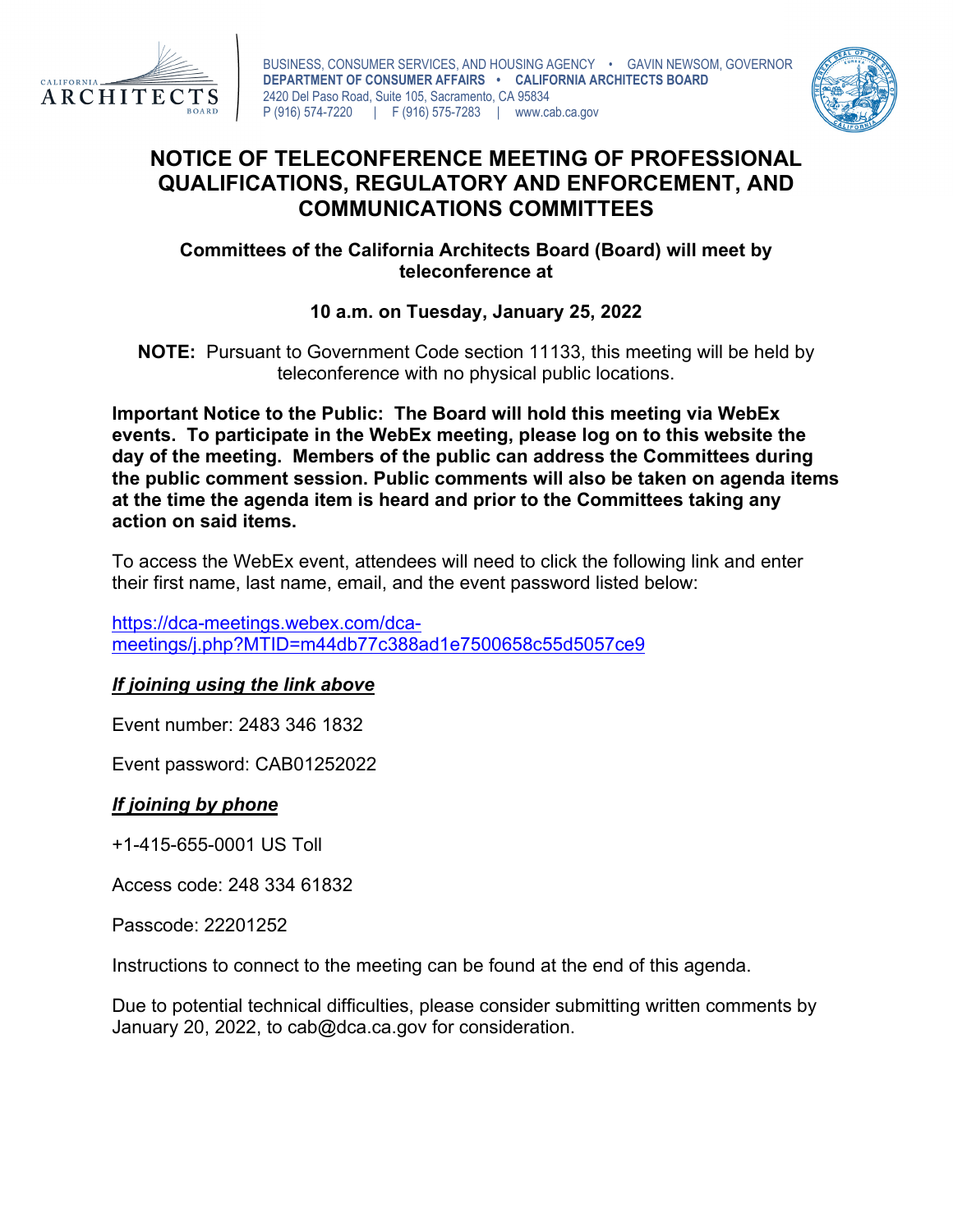#### **PROFESSIONAL QUALIFICATIONS COMMITTEE MEETING AGENDA** (10 a.m.)

Professional Qualifications Committee (Charles "Sonny" Ward, Chair)

- A. Call to Order / Roll Call / Establishment of Quorum
- B. Chair's Opening Remarks
- C. Public Comment on Items Not on the Agenda

The Committee may not discuss or act on any item raised during this public comment section, except to decide whether to refer the item to the Board's next Strategic Planning session and/or place the matter on the agenda of a future meeting (Government Code sections 11125 and 11125.7(a)).

- D. Discussion and Possible Action on March 26, 2021, Committee Meeting Minutes
- E. Discussion and Possible Action on 2022-2024 Strategic Plan Objectives to:
	- 1. Amend existing regulations to revise and expand the types of degrees accepted for licensure to remove barriers to licensure.
	- 2. Collaborate with legal to implement AB 1010 in developing regulations and aligning committee findings to provide more consistency and make continuing education requirements more relevant to current licensing requirements.
	- 3. Communicate with staff to include climate resiliency as a priority subject matter for the California Supplementary Exam to protect consumers and licensees.
	- 4. Communicate to the public what the professional qualifications committee has suggested to the Board to promote the work the committee has done.
- F. Adjournment

#### **COMMUNICATIONS COMMITTEE MEETING AGENDA**

(Upon adjournment of Professional Qualifications Committee meeting)

Communications Committee (Mitra Kanaani, Chair)

- A. Call to Order / Roll Call / Establishment of Quorum
- B. Chair's Opening Remarks
- C. Public Comment on Items Not on the Agenda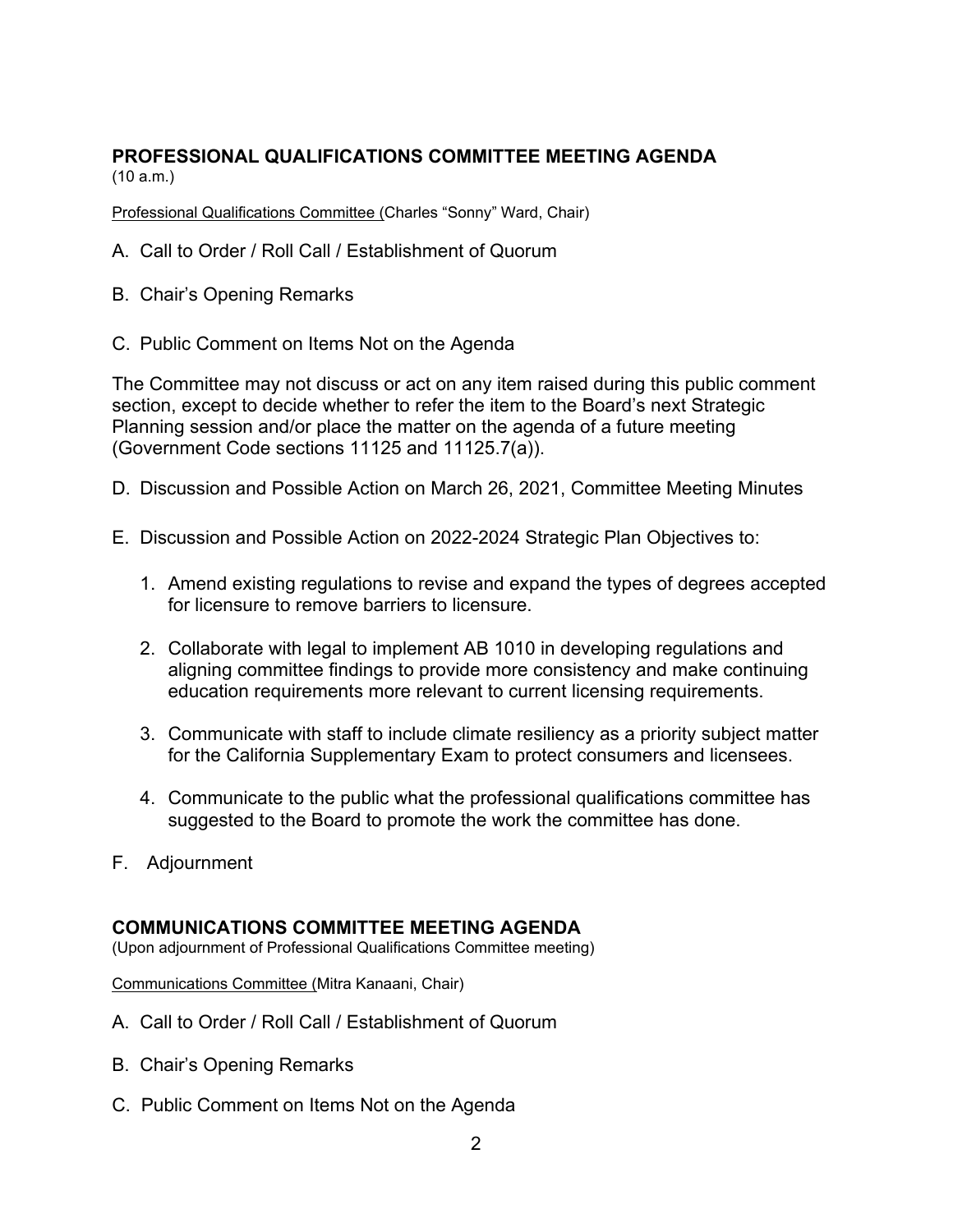The Committee may not discuss or act on any item raised during this public comment section, except to decide whether to refer the item to the Board's next Strategic Planning session and/or place the matter on the agenda of a future meeting (Government Code sections 11125 and 11125.7(a)).

- D. Discussion and Possible Action on September 1, 2021, Committee Meeting Minutes
- E. Discussion and Possible Action on 2022-2024 Strategic Plan Objectives to:
	- 1. Resume regular communication with the American Institute of Architects (AIA) by attending joint meetings once a year to give a consistent message to architects, candidates, and consumers in California.
	- 2. Develop an outreach plan to educate licensees and candidates on information needed to acquire and maintain a license.
	- 3. Develop communication regarding the requirements of SB 9 and its impact on the profession.
	- 4. Develop an outreach plan for academic and private institutions to continuously provide students and educators with relevant information.
	- 5. Publicize architects from diverse backgrounds to promote inclusion.
	- 6. Create social media posts educating licensees on violations to increase compliance within the profession.
	- 7. Survey higher educational institutions for data on their architect student populations to understand their plans for creating space for US resident students to mitigate a possible vacuum of professionals in the future.
	- 8. Provide information in multiple languages to increase accessibility to licensees and candidates.
- F. Adjournment

#### **REGULATORY AND ENFORCEMENT COMMITTEE MEETING AGENDA**

(Upon adjournment of Communications Committee meeting)

Regulatory and Enforcement Committee (Ron Jones, Chair)

- A. Call to Order / Roll Call / Establishment of Quorum
- B. Chair's Opening Remarks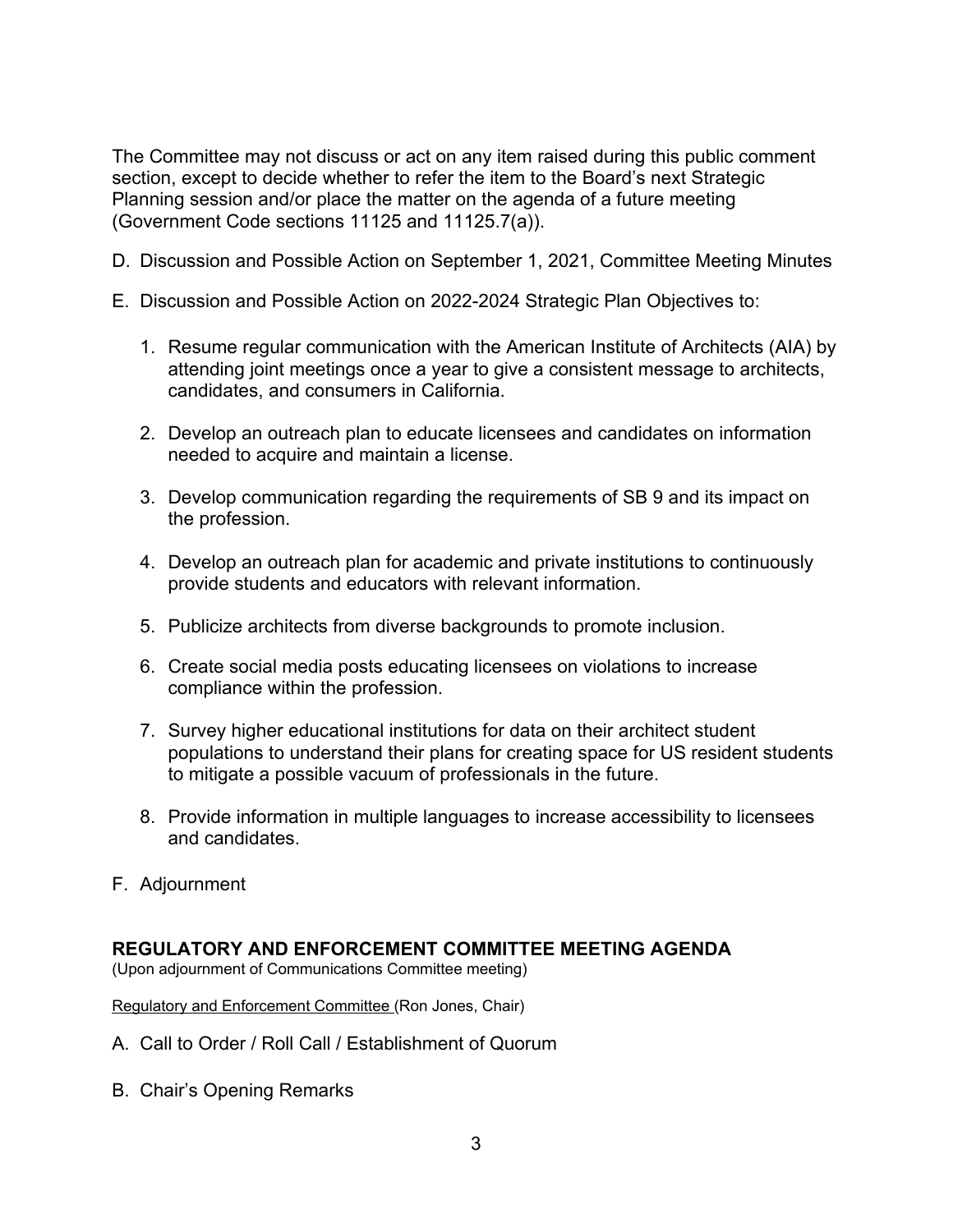C. Public Comment on Items Not on the Agenda

The Committee may not discuss or act on any item raised during this public comment section, except to decide whether to refer the item to the Board's next Strategic Planning session and/or place the matter on the agenda of a future meeting (Government Code sections 11125 and 11125.7(a)).

- D. Discussion and Possible Action on November 5, 2020, Committee Meeting Minutes
- E. Discussion and Possible Action on 2022-2024 Strategic Plan Objectives to:
	- 1. Provide more detail on decisions made in enforcement cases in the Executive Officer report during board meetings and inform consumers.
	- 2. Develop narrative discussions and case studies of common violations to educate and inform consumers and architects on what violations to avoid.
	- 3. Better educate practitioners on standards of practice during the renewal process to protect the public.
	- 4. Educate the public and practitioners regarding their rights and roles when contracts are signed.
	- 5. Review the current threshold for fines to determine if they are appropriate to deter violations.
	- 6. Monitor social media to proactively enforce against unlicensed advertising.
- F. Discussion and Possible Action on Revising the Building Official Information Guide
- G. Adjournment

The California Architects Board plans to webcast the meeting on its website at www.cab.ca.gov. Webcast availability cannot be guaranteed due to limitations on resources or technical difficulties. The meeting will not be cancelled if webcast is not available.

Government Code section 11125.7 provides the opportunity for the public to address each agenda item during discussion or consideration by the Committees prior to them taking any action on said item. Members of the public will be provided appropriate opportunities to comment on any issue, but the Committee Chair may, at their discretion, apportion available time among those who wish to speak. Individuals may appear before the Committees to discuss items not on the agenda; however, the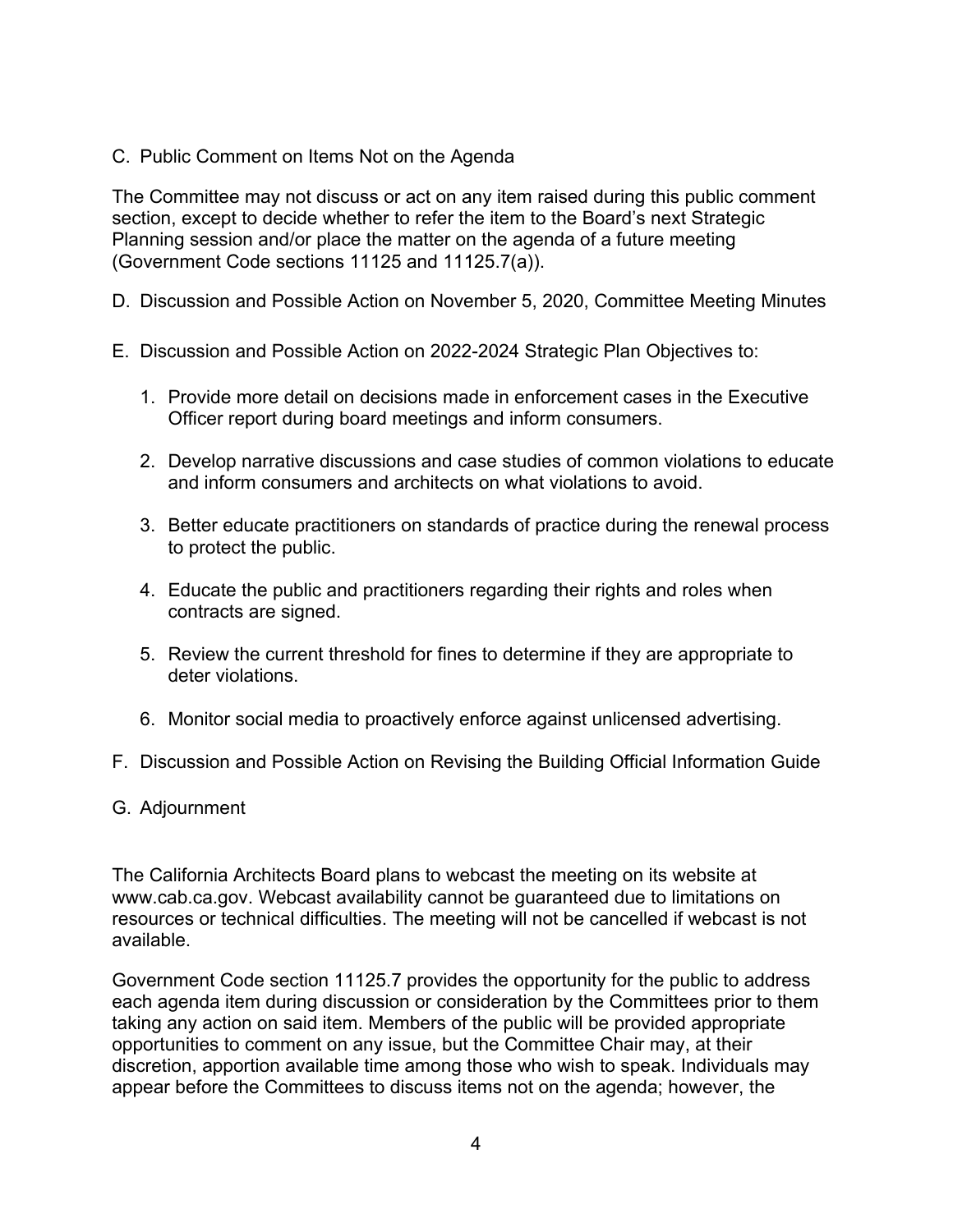Committee can neither discuss nor take official action on these items at the time of the same meeting (Government Code sections 11125 and 11125.7(a)).

This meeting is being held via WebEx Events. The meeting is accessible to individuals with disabilities. A person who needs a disability-related accommodation or modification to participate in the meeting may make a request by contacting:

**Person:** Drew Liston **Telephone:** (916) 575-7202 **Email:** [drew.liston@dca.ca.gov](mailto:drew.liston@dca.ca.gov) **Telecommunications Relay Service:** Dial 711

#### **Mailing Address:**

California Architects Board 2420 Del Paso Road, Suite 105 Sacramento, CA 95834

Providing your request at least five (5) business days before the meeting will help to ensure availability of the requested accommodation.

Protection of the public shall be the highest priority for the Board in exercising its licensing, regulatory, and disciplinary functions. Whenever the protection of the public is inconsistent with other interests sought to be promoted, the protection of the public shall be paramount (Business and Professions Code section 5510.15).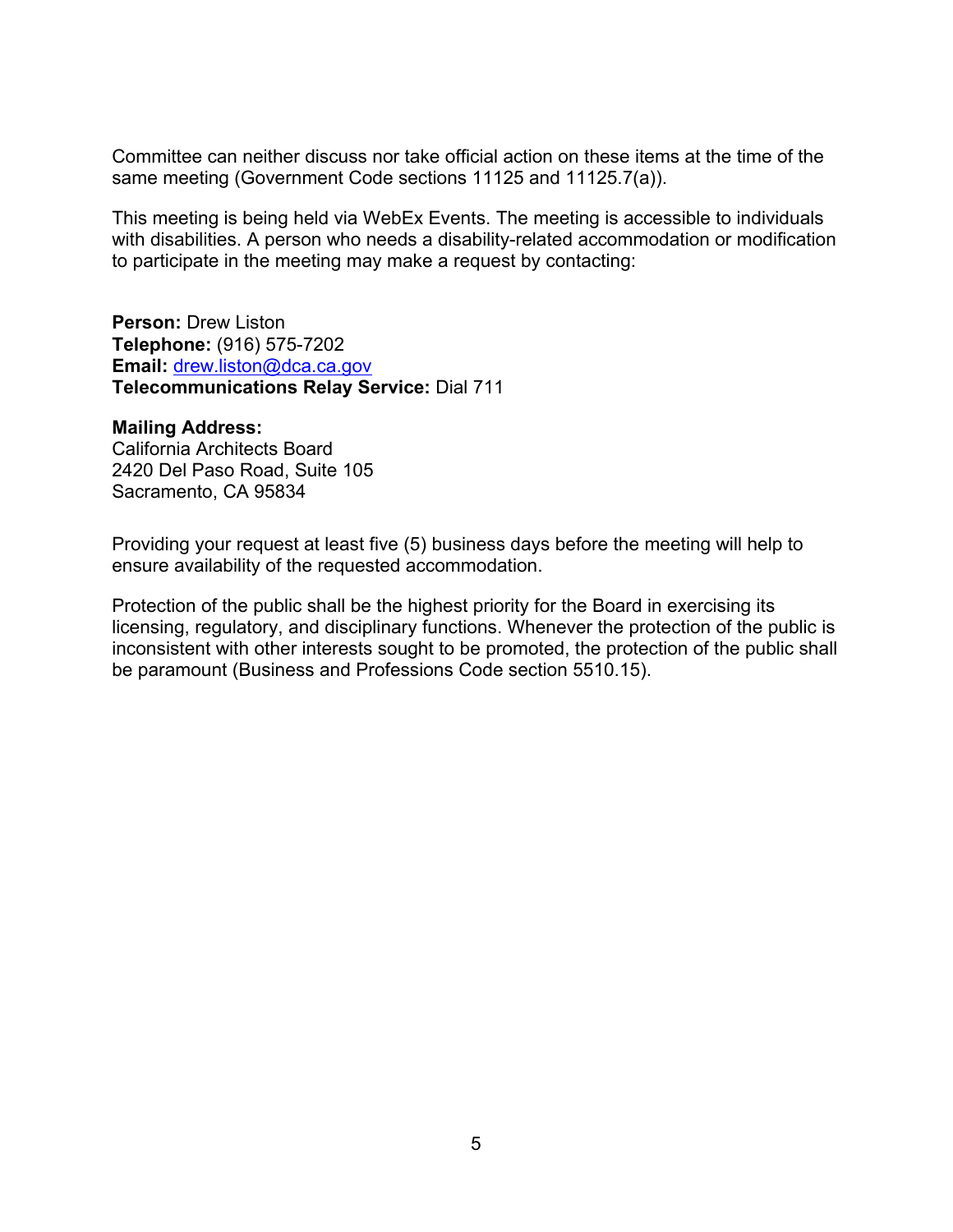

The following contains instructions on how to join a WebEx event hosted by the Department of Consumer Affairs (DCA).

1. Navigate to the WebEx event link provided by the DCA entity (an example link is provided below for reference) via an internet browser.

#### Example link:

https://dca-ca.webex.com/dca-ca/onstage/g.php?MTID=eb0a73a251f0201d9d5ef3aaa9e978bb5



2. The details of the event are presented on the left of the screen and the required information for you to complete is on the right.

*NOTE: If there is a potential that you will participate in this event during a Public Comment period, you must identify yourself in a manner that the event Host can then identify your line and unmute it so the event participants can hear your public comment. The 'First name', 'Last name' and 'Email address' fields do not need to reflect your identity. The department will use the name or moniker you provide here to identify your communication line should you participate during public comment.*

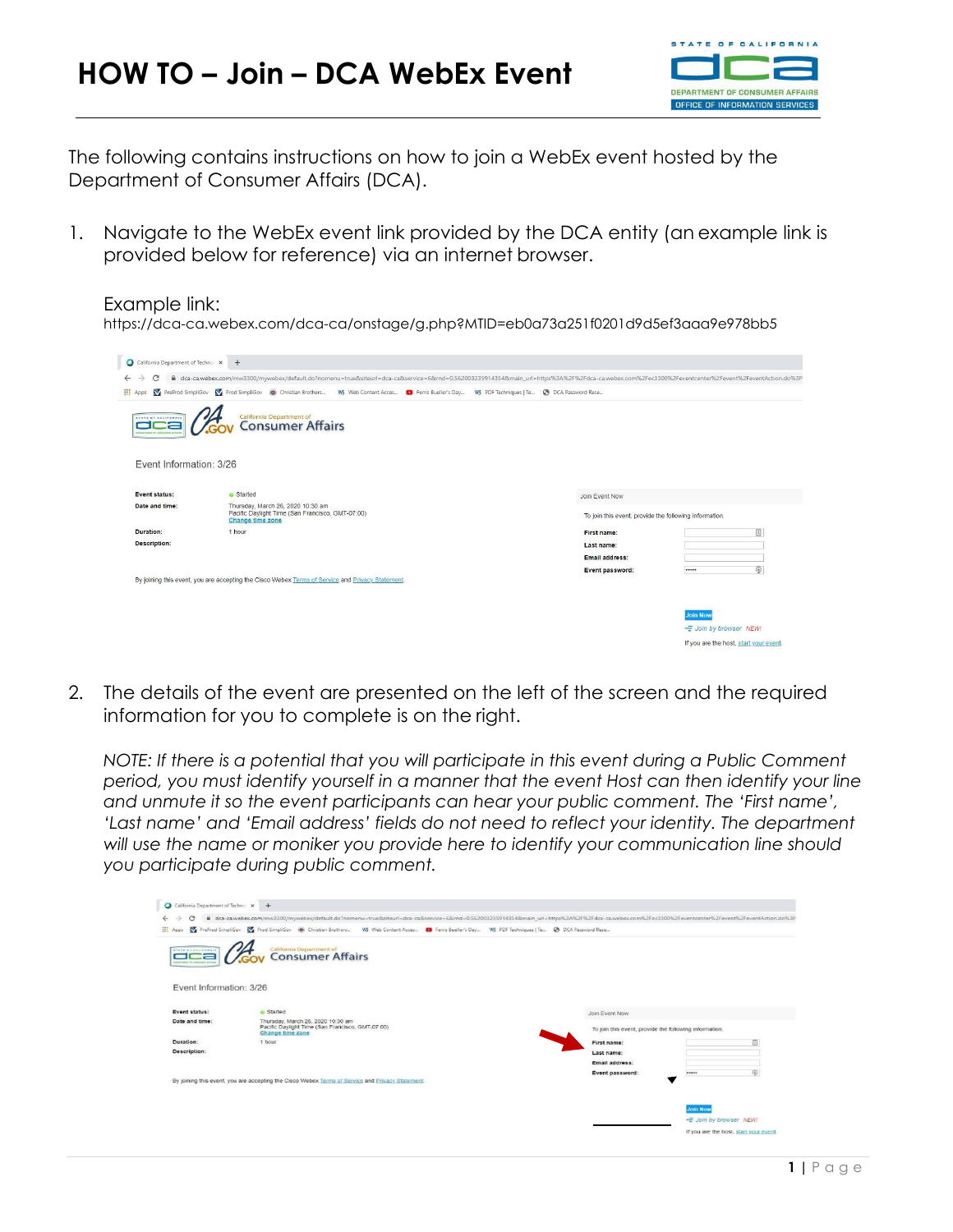

3. Click the 'Join Now' button.

*NOTE: The event password will be entered automatically. If you alter the password by accident, close the browser and click the event link provided again.*

| To join this event, provide the following information. |   |
|--------------------------------------------------------|---|
| First name:                                            | 国 |
| Last name:                                             |   |
| Email address:                                         |   |
| Event password:                                        | ④ |

4. If you do not have the WebEx applet installed for your browser, a new window may open, so make sure your pop-up blocker is disabled. You may see a window asking you to open or run new software. Click 'Run'.



Depending on your computer's settings, you may be blocked from running the necessary software. If this is the case, click 'Cancel' and return to the browser tab that looks like the window below. You can bypass the above process.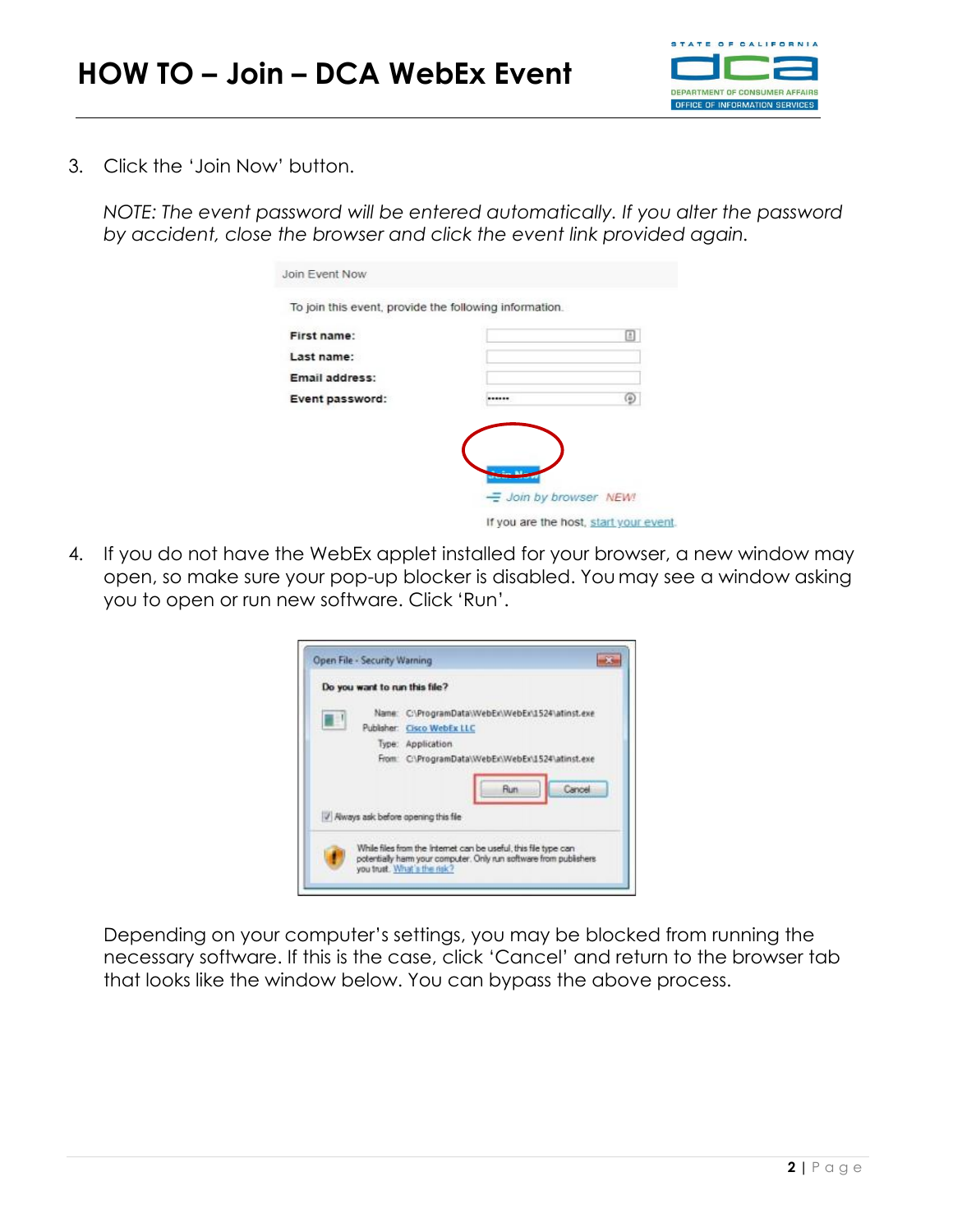

5. To bypass step 4, click 'Run a temporary application'.



6. A dialog box will appear at the bottom of the page, click 'Run'.

| Do you want to run or save .mn.4075687244.513108137.MC,1-1.SDJTSwAAAAIqBPSQLQ0WuJ18Los1V6ZPPCxIUjwLQCEnI-cOzc2 exe (293 KB) from mn.webex.com? |  |  |
|------------------------------------------------------------------------------------------------------------------------------------------------|--|--|
|                                                                                                                                                |  |  |

The temporary software will run, and the meeting window will open.

NOTE: The preferred audio connection to our event is via telephone conference or headset. Use of an open microphone and speakers through your computer could result in issue with audio clarity and potential feedback/echo.

7. If using a headset plugged into your computer, click the 'Join Event' button.

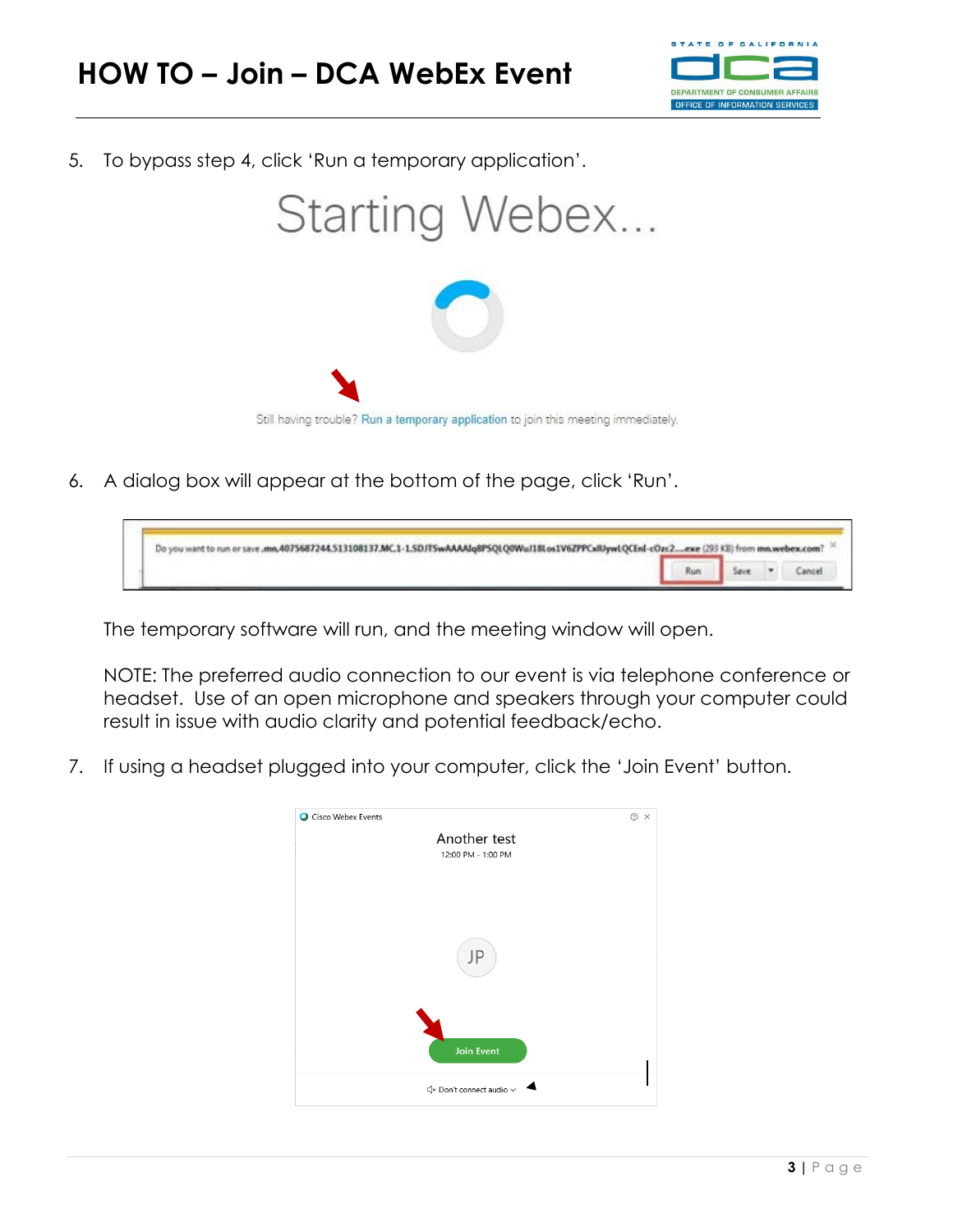

8. If using teleconference via your phone for audio, click the audio menu below the green 'Join Event' button.



9. When the audio menu appears click 'Call in'.



10. Click 'Join Event'. The audio conference call in information will be available after you join the Event.

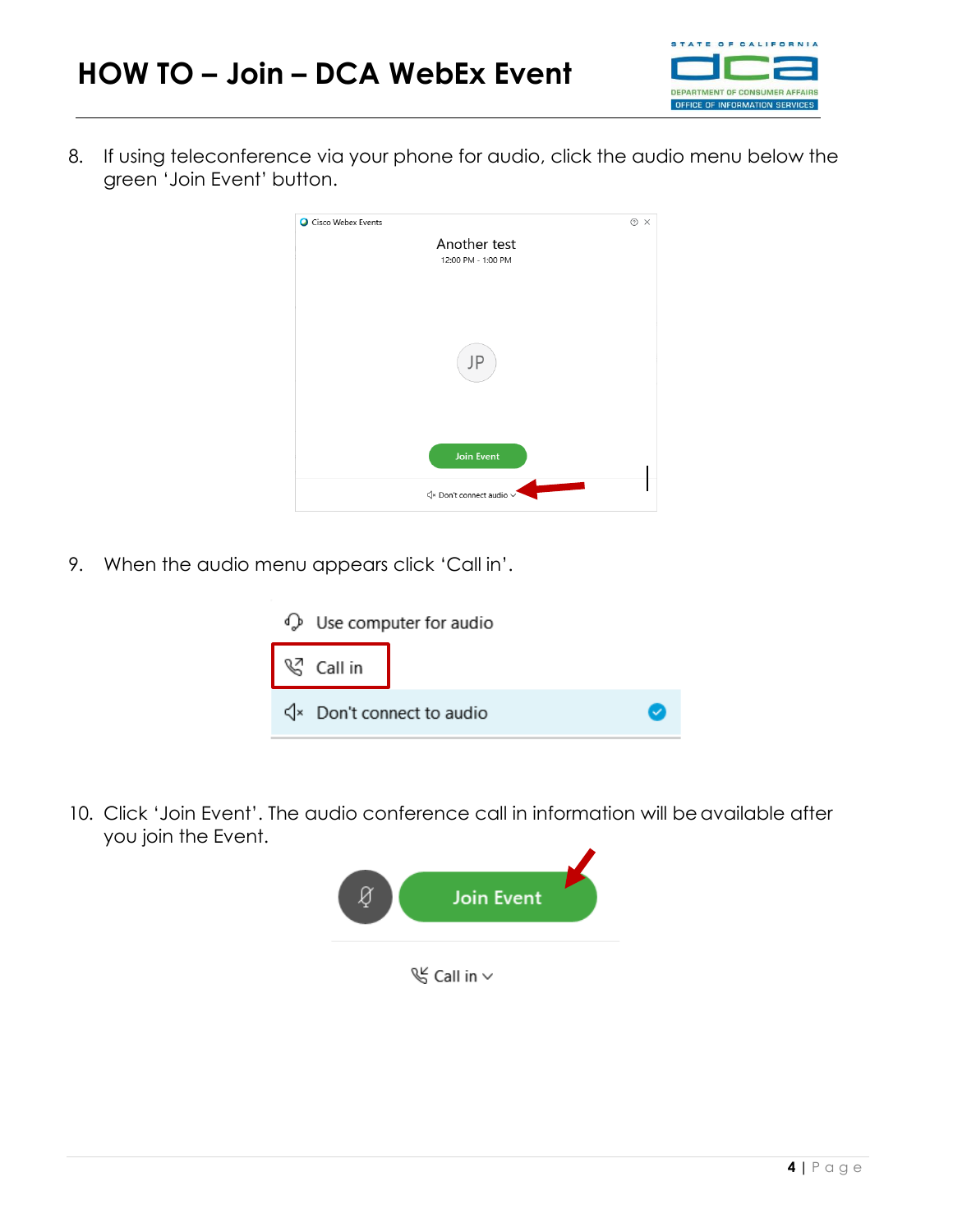

11. Call into the audio conference with the details provided.

| Call In                                  | $\times$ |
|------------------------------------------|----------|
| Call in from another application $\odot$ |          |
| 1. Call                                  |          |
| US Toll                                  |          |
| Show all global call-in numbers          |          |
| 2. Enter                                 |          |
| #<br>Access code<br>#<br>Attendee ID     |          |
|                                          |          |

*NOTE: The audio conference is the preferred method. Using your computer's microphone and speakers is not recommended*.

Once you successfully call into the audio conference with the information provided, your screen will look like the screen below and you have joined the event.

Congratulations!



*NOTE: Your audio line is muted and can only be unmuted by the event host.*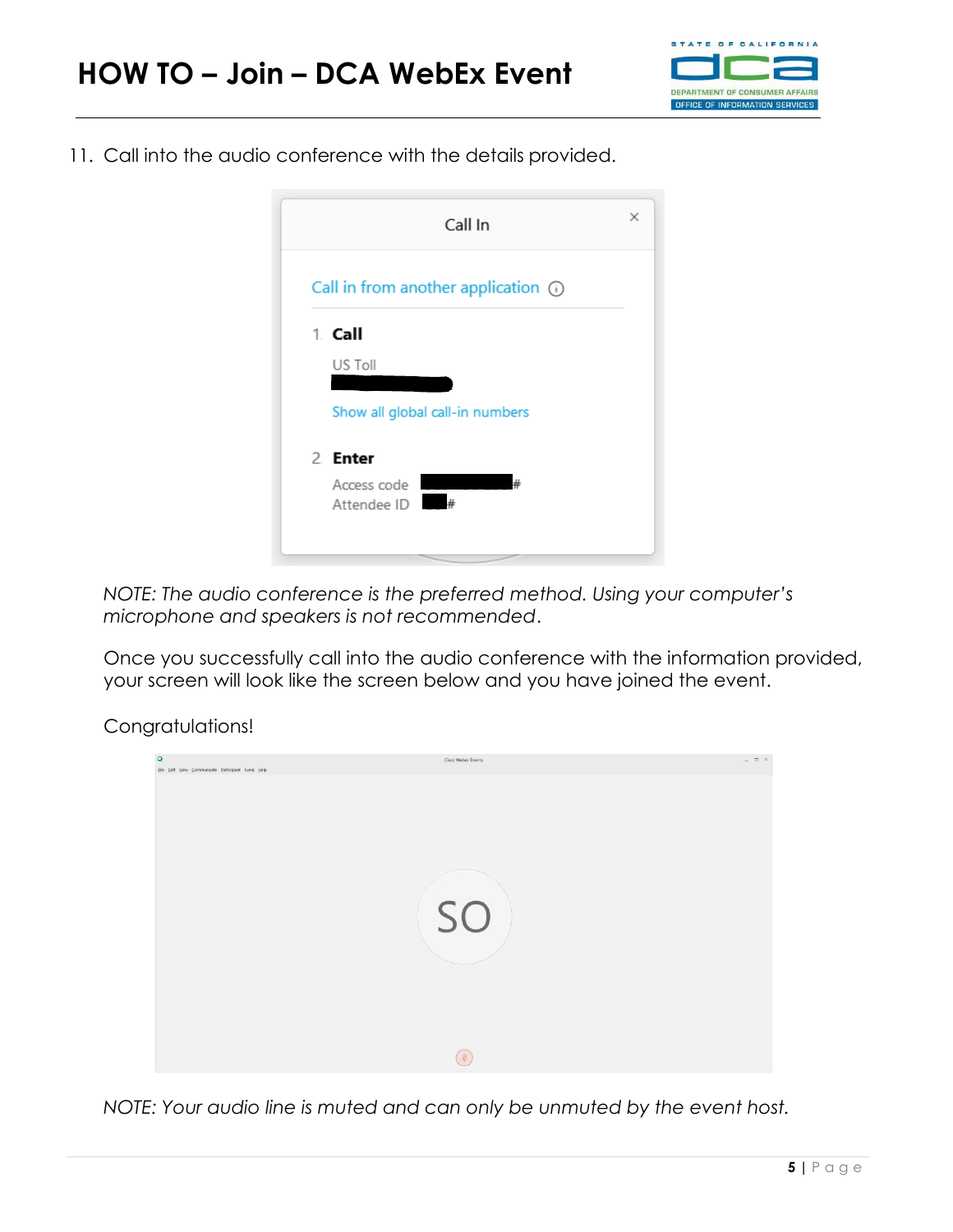

# **Selecting Audio Connection After Joining**

If you join the meeting using your computer's microphone and audio, or you didn't connect audio at all, you can still set that up while you are in the meeting.

1. Select 'Audio & Video from the menu bar at the top of your screen.

| C Cisco Webex Events <b>C</b> Event Info<br>Hide menu bar $\wedge$ |  |  |
|--------------------------------------------------------------------|--|--|
| Eile Edit Share View Audio & Video Participant Event Help          |  |  |

2. Select "Switch Audio" from the drop-down menu.



3. The 'Call In' information can be displayed by selecting 'View'



You will then be presented the dial in information for you to call in from any phone.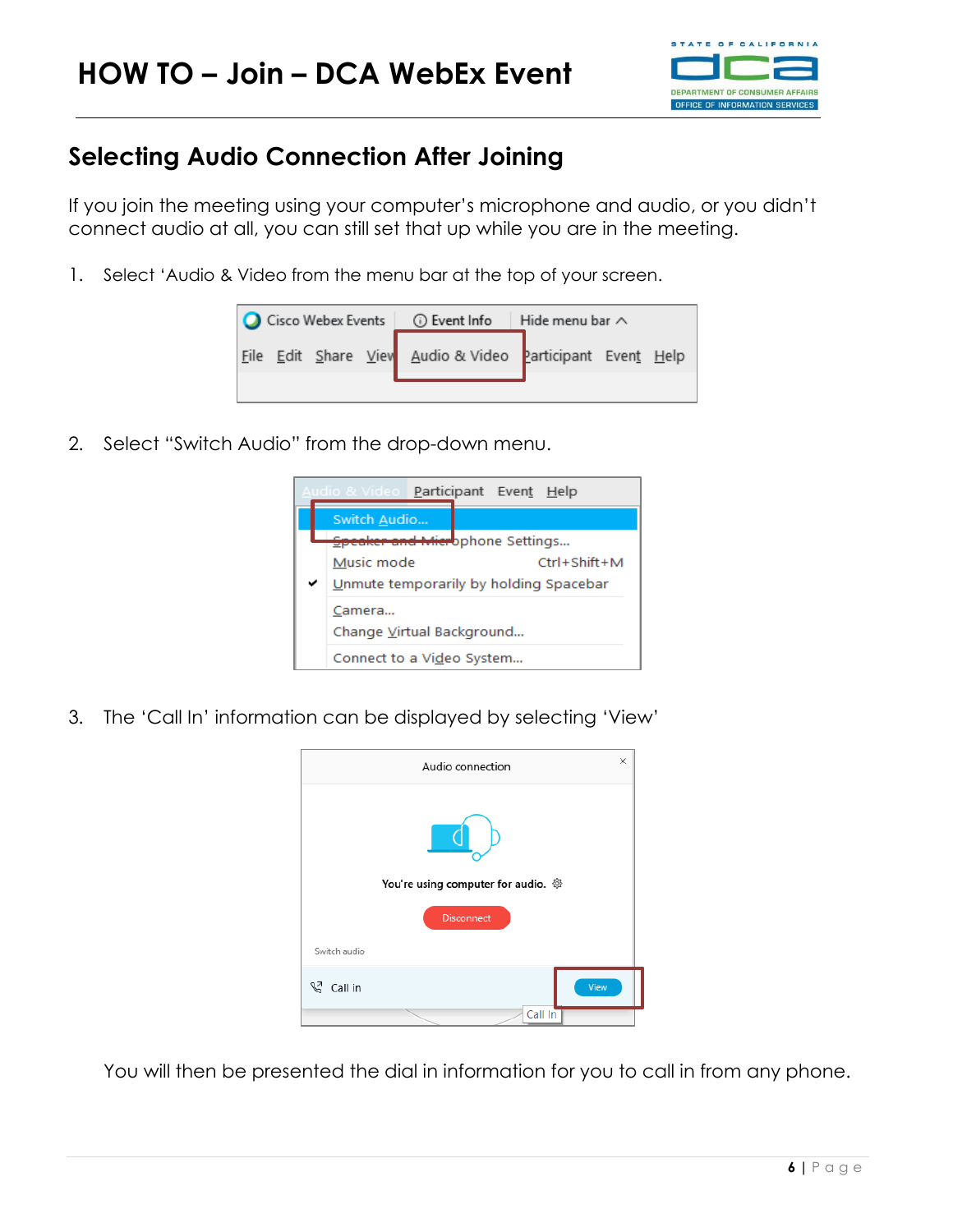

# **Participating During a Public Comment Period**

At certain times during the event, the facilitator may call for public comment.

## **Using the Question & Answer feature (Q&A):**

If you would like to make a public comment, click on the 'Q and A' button near the bottom, center of your WebEx session.



This will bring up the 'Q and A' chat box.

*NOTE: The 'Q and A' button will only be available when the event host opens it during a public comment period.*

Make sure the 'Ask' menu is set to 'All panelists' and type 'I would like to make a public comment'.

| Ask: | All Panelists                                                          |      |
|------|------------------------------------------------------------------------|------|
|      | Select a panelist in the Ask menu<br>first and then type your question | Send |

### **Using the hand raise feature:**

If the program elects to allow use of the hand raise feature and you would like to make a public comment, click on the hand icon next to your name.



Please click on the hand icon again once your comment has been presented to lower your hand.